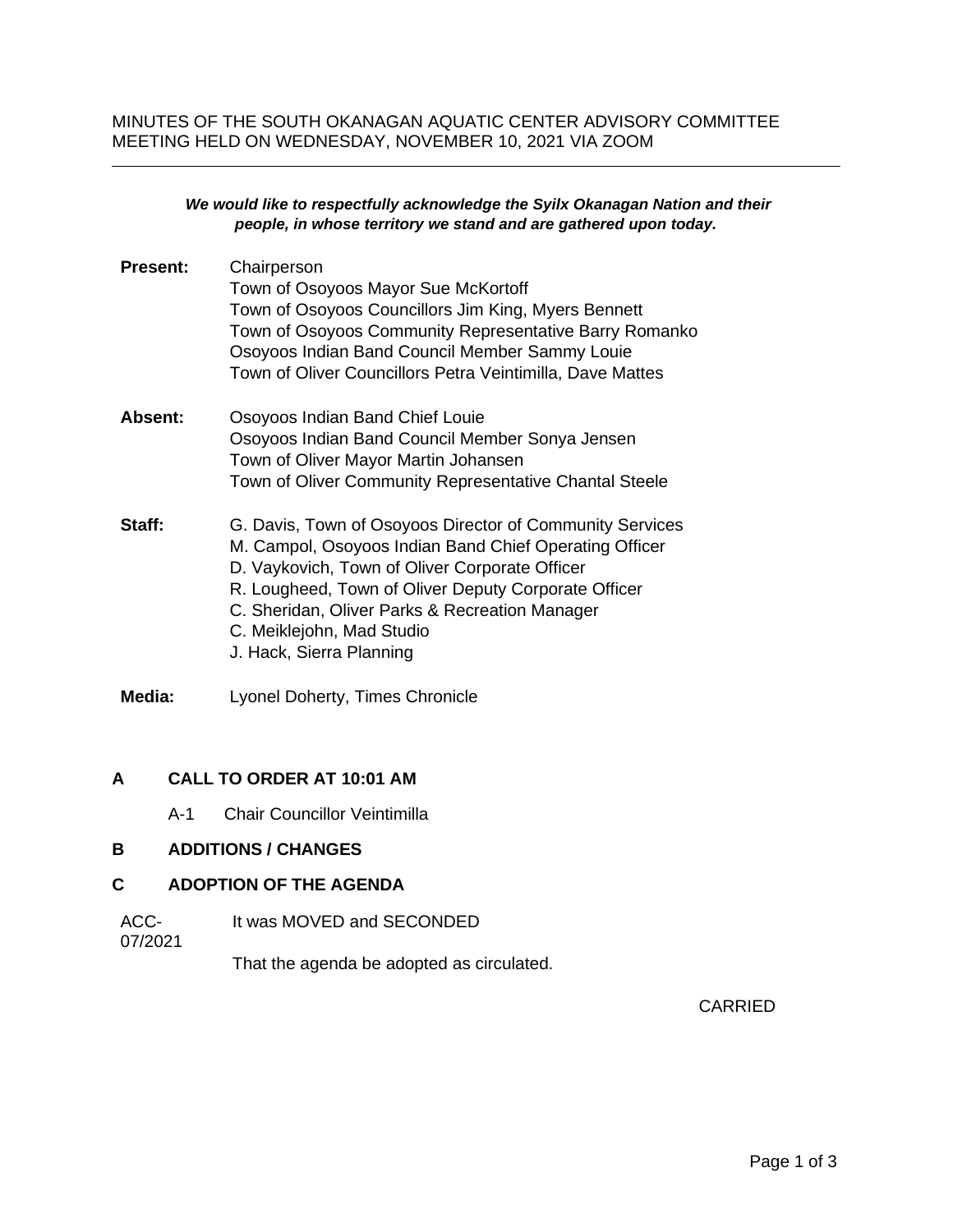## **D ADOPTION OF PRIOR MINUTES**

D-1 Adoption of October 6, 2021 South Okanagan Aquatic Centre Advisory Committee Meeting Minutes

ACC-It was MOVED and SECONDED

08/2021

That the minutes of the October 6, 2021 South Okanagan Aquatic Center Advisory Committee Meeting be adopted as circulated.

## CARRIED

## **E MATTERS ARISING FROM MINUTES**

### **F NEW BUSINESS**

- F-1 Sierra Planning
	- 1. Survey Respondent Analysis

A high level overview was provided by Sierra Planning of the Survey Results for the South Okanagan Aquatics Center:

- 1022 survey responses received
- most respondents from Osoyoos
- looking at whole household not just respondents
- 82% of survey participants in support and 65% would use at least once/week
- Most important qualities were noted as:
	- 1. Within a 30 minute drive
	- 2. Sufficient parking
	- 3. Accessible by active transportation
- Top priorities were noted as:
	- 1. Leisure swimming
	- 2. Family recreation use
	- 3. Swimming Lessons
- Beyond a lane pool the following aquatic elements were noted as top priorities:
	- 1. Leisure pool
	- 2. Family change rooms
	- 3. Hot tub
- Most important indoor recreation amenities were noted as:
	- 1. Cafe/Snack bar
	- 2. Fitness/Exercise studio
	- 3. Weight room

Discussion ensued.

More detailed information will be provided in the report at the next meeting.